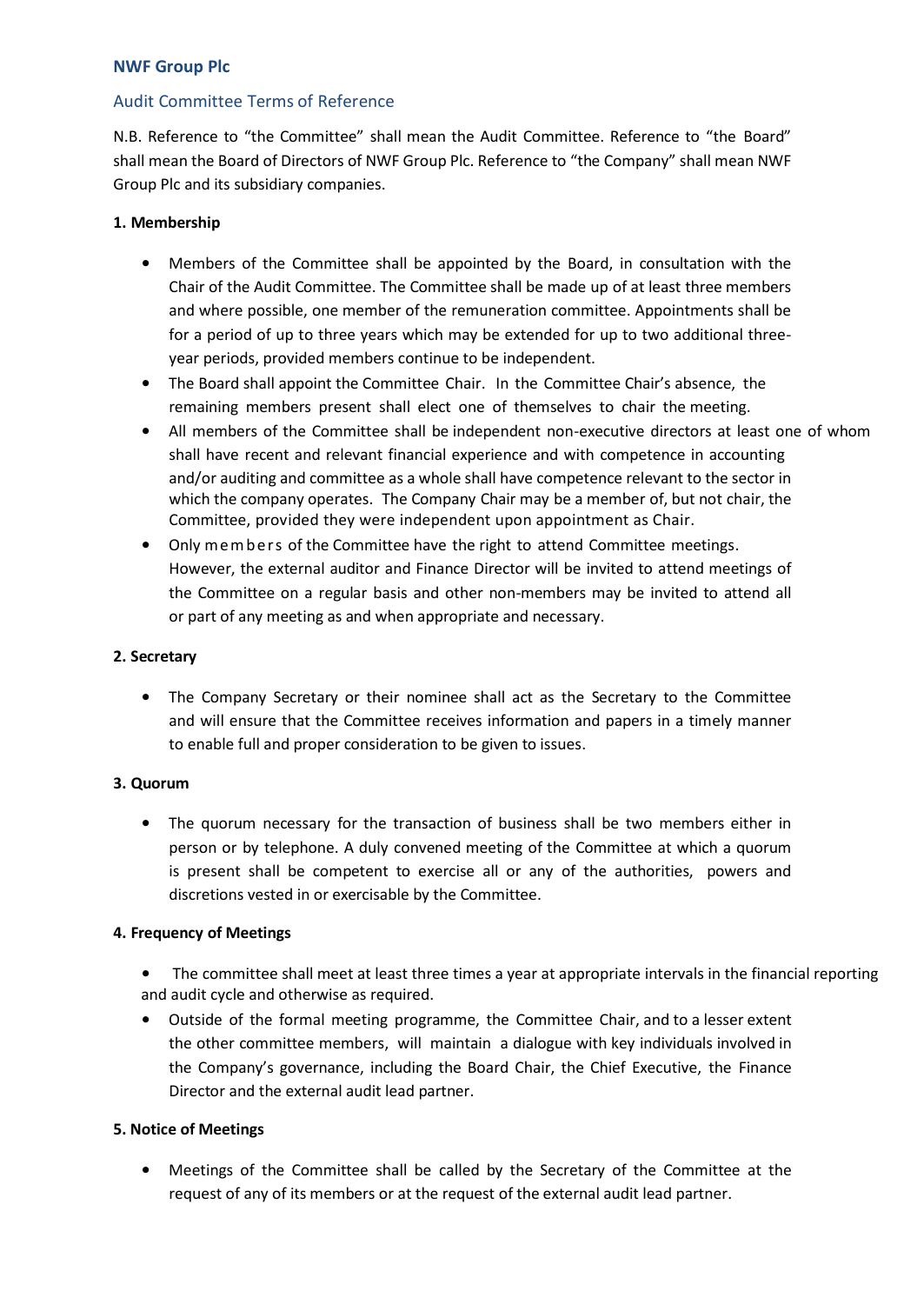## Audit Committee Terms of Reference

- Unless agreed by all members of the Committee, notice of the meeting confirming the venue, date and time along with supporting papers and an agenda, will be provided to all members of the Committee no later than five working days prior to the meeting date. Supporting papers shall be sent to committee members at the same time.
- Notices, agendas and supporting papers can be sent in electronic form where the recipient has agreed to receive documents in such a way.

### **6. Minutes of Meetings**

- The Secretary shall minute the proceedings and decisions of all meetings of the Committee, including recording the names of those present and attending, the discussions ensuing, and the decisions/conclusions reached, demonstrating that the Committee is meeting its obligations.
- The Secretary shall ascertain, at the beginning of each meeting, the existence of any conflicts of interest and minute them accordingly.
- Draft minutes of the Committee shall be agreed with the committee Chair and then circulated promptly to all members of the Committee and, once approved, to all members of the Committee unless it would be inappropriate to do so in the opinion of the Committee Chair.

### **7. Annual General Meeting (AGM)**

• The Chair of the Committee shall attend the AGM and at the invitation of the Chair of the meeting be prepared to respond to any shareholder questions on the Committee's activities. In addition, the committee chair should seek engagement with shareholders on significant matters related to the committee's areas of responsibility.

### **8. Duties**

The Committee should have oversight of the group as a whole and, unless required otherwise by regulation, shall carry out the duties below for the parent company, major subsidiary undertakings and the group as a whole, as appropriate.

#### **8.1 Financial Reporting**

- The Committee shall monitor the integrity of the financial statements of the Company, including annual and interim reports, preliminary results' announcements and other formal announcements relating to financial performance, reviewing and reporting to the Board on significant financial reporting issues and judgements which they contain having regard to matters communicated to it by the auditor.
- In particular, the Committee shall review and challenge where necessary:
	- the consistency of, and any changes to, significant accounting policies both on a year on year basis and across the Company/group.
	- the methods used to account for significant or unusual transactions where different approaches are possible.
	- whether the Company has followed appropriate accounting standards and made appropriate estimates and judgements, taking into account the views of the external auditor on the financial statements.
	- the clarity and completeness of disclosures in the financial statements and the context in which statements are made;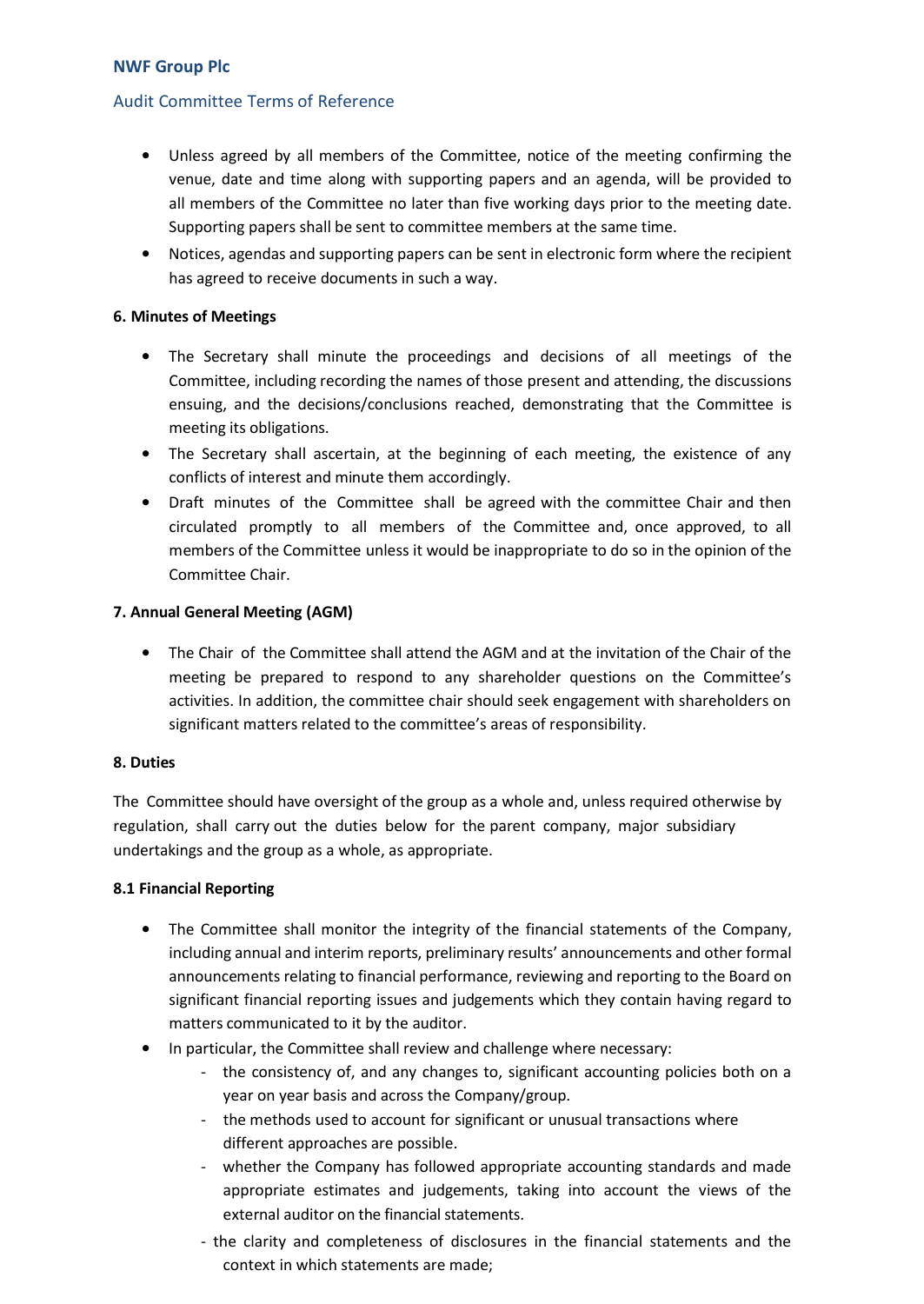### Audit Committee Terms of Reference

- all material information presented with the financial statements, such as the strategic report and the corporate governance statements relating to the audit and to risk management.
- Where the Committee is not satisfied with any aspect of the proposed financial reporting by the Company, it shall report its views to the Board.
- The Committee shall review any other statements requiring Board approval which contain financial information first, where to carry out a review prior to Board approval would be practicable and consistent with any prompt reporting requirements under any law or regulation including the Listing Rules or Disclosure Guidance and Transparency Rules sourcebook.

#### **8.2 Narrative Reporting**

Where requested by the Board, the Committee shall review the content of the annual report and accounts and advise the Board on whether, taken as a whole, it is fair, balanced and understandable and provides the information necessary for shareholders to assess the Company's performance, business model and strategy and whether it informs the board's statement in the annual report on these matters.

#### **8.3 Internal Controls and Risk Management Systems**

The Committee shall:

- keep under review the Company's internal financial control systems that identify, assess, manage and monitor financial risks, and internal control and risk management systems;
- review and approve the rolling internal audit plan; and
- review and approve the statements to be included in the annual report concerning internal controls, risk management, including the assessment of the principal risks and emerging risks and the viability statement.

#### **8.4 Compliance, Speaking Up and Fraud**

The Committee shall:

- review the adequacy and security of the Company's arrangements for its employees, contractors and external parties to raise concerns, in confidence, about possible wrongdoings in financial reporting or other matters. The Committee shall ensure that these arrangements allow proportionate and independent investigation of such matters and appropriate follow up action.
- review the Company's procedures for detecting fraud; and
- review the Company's systems and controls for the prevention of bribery and receive reports on non-compliance.

#### **8.5 External Audit**

The Committee shall:

• consider and make recommendations to the Board, to be put to shareholders for approval at the AGM, in relation to the appointment, re-appointment and removal of the Company's external auditors.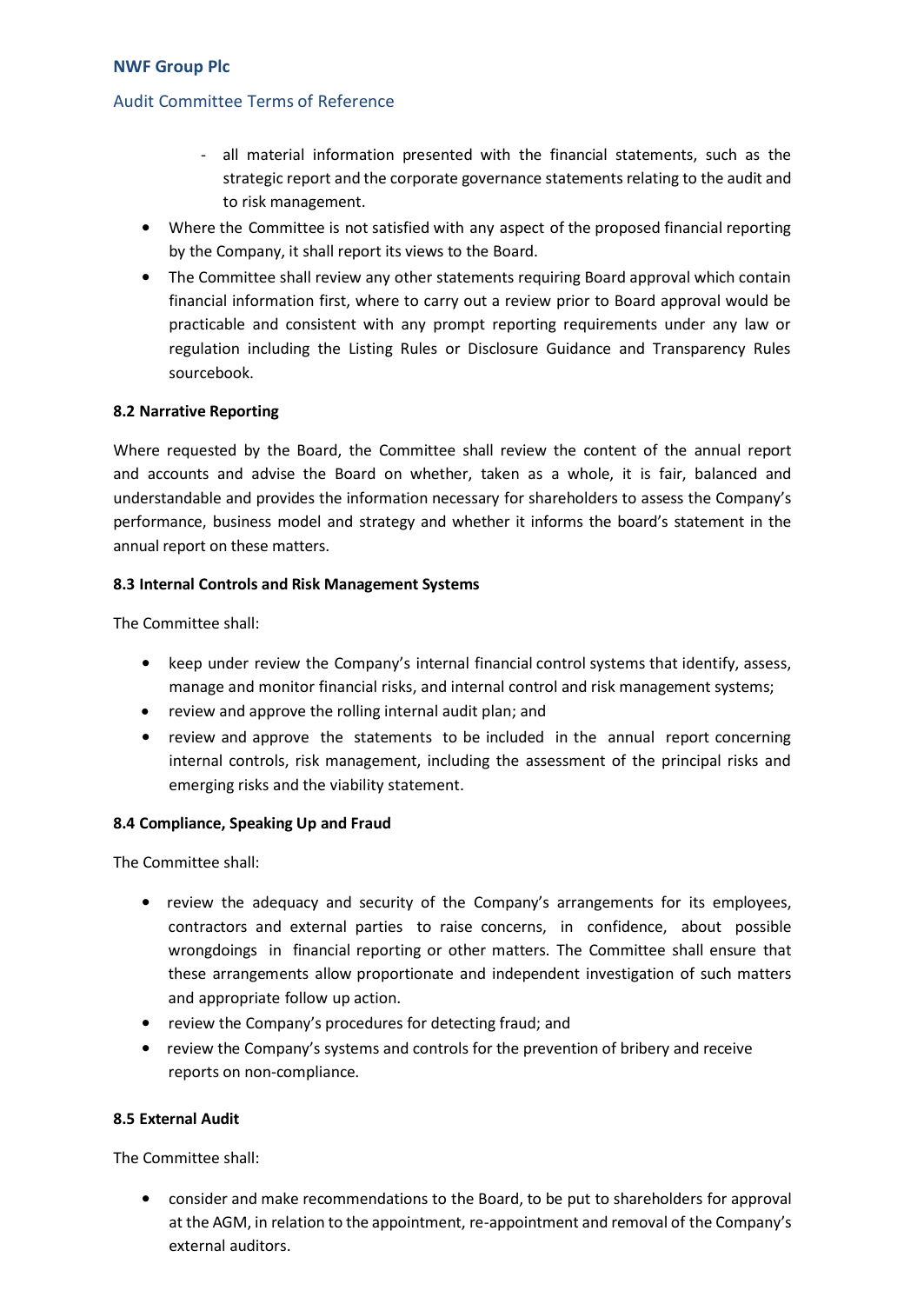### Audit Committee Terms of Reference

- If the auditor resigns, the Committee shall investigate the issues which led to this and determine whether any action is required.
- develop and oversee the selection procedure for the appointment of the audit firm, in accordance with regulatory requirements, ensuring that all tendering firms have access to all necessary information and individuals during the tendering process.
- oversee the relationship with the external auditor, including (but not limited to):
	- recommendations on their remuneration, including both fees for audit and nonaudit services, and that the level of fees is appropriate to enable an effective and high-quality audit to be conducted
	- approval of their terms of engagement, including any engagement letter issued at the start of each audit and the scope of the audit.
	- satisfying itself that there are no relationships (such as family, employment, investment, financial or business) between the auditor and the Company (other than in the ordinary course of business) which could adversely affect the auditor's independence and objectivity.
	- agreeing with the Board a policy on the employment of former employees of the Company's auditor taking into account the Ethical Standard and legal requirements, and monitoring the implementation of this policy.
	- monitor the auditor's processes for maintaining independence, its compliance with relevant law, regulation, other professional requirements and the Ethical Standard, including the guidance on the rotation of the audit partner and staff;
	- monitor the level of fees paid by the company to the external auditor compared to the overall fee income of the firm, office and partner and assess these in the context of relevant legal, professional and regulatory requirements, guidance and the Ethical Standard.

assessing annually their independence and objectivity taking into account relevant UK law, regulation, the Ethical Standard and other professional requirements and the group's relationship with the auditor as a whole, including any threats to the auditors independence and the safeguards applied to mitigate those threats including the provision of non-audit services;

- assessing annually the qualifications, expertise and resources of the auditor and the effectiveness of the audit process, which shall include a report from the external auditor on their own internal quality procedures; and
- evaluating the risks to the quality and effectiveness of the financial reporting process in the light of the external auditor's communications with the committee.
- meet regularly with the external auditor (including once at the planning stage before the audit and once after the audit at the reporting stage). The Committee should meet the external auditors at least once a year without management being present, to discuss the auditor's remit and any issues arising from the audit.
- discuss with the external auditor the factors that could affect audit quality and review and approve the annual audit plan and ensure that it is consistent with the scope of the audit engagement, having regard to the seniority, expertise and experience of the audit team; and
- review the findings of the audit with the external auditor. This shall include but not be limited to, the following: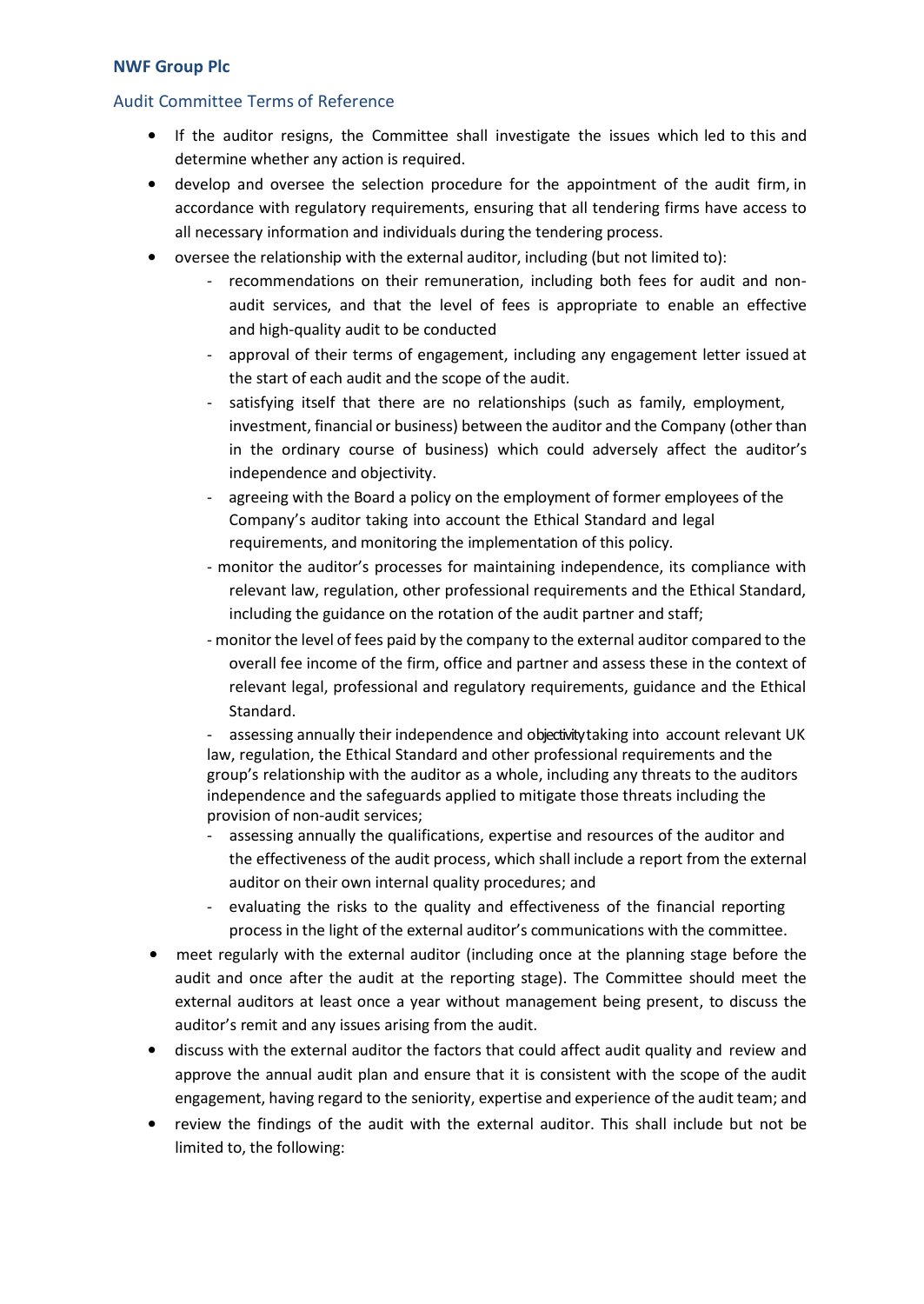### Audit Committee Terms of Reference

- a discussion of any major issues which arose during the audit.
- key accounting and audit judgements.
- the auditor's explanation of how the risks to the audit quality were addressed.
- the auditor's view of their interactions with senior management.
- the effectiveness of the audit process
- levels of errors identified during the audit; and
- including an assessment of the quality of the audit, the handling of key judgements by the

auditor and the auditor's response to questions from the committee.

The Committee shall also:

- review any representation letter(s) requested by the external auditor before they are signed by management.
- review the management letter and management's response to the auditor's findings and recommendations; and
- develop and recommend to the board the company's formal policy on the provision of non-audit services by the auditor, including prior approval of nonaudit services by the committee and specifying the types of non-audit service to be pre-approved, and assessment of whether the non-audit services have a direct or material effect on the audited financial statements. The policy should include consideration of the following matters:
	- Threats to the independence and objectivity of the external auditor and any safeguards in place.
	- The nature of the non-audit services.
	- Whether the external audit firm is the most suitable supplier of the non-audit service.
	- The fees for the non-audit services, both individually and in aggregate, relative to the audit fee; and
	- The criteria governing compensation.

#### **8.6 Reporting Responsibilities**

The Committee Chair shall report formally to the Board on its proceedings after each meeting on all matters within its duties and responsibilities and shall also formally report to the Board on how it has discharged its responsibilities. This report shall include:

- the significant issues that it considered in relation to the financial statements and how these were addressed.
- its assessment of the effectiveness of the external audit process, the approach taken to the appointment or reappointment of the external auditor, length of tenure of audit firm, when a tender was last conducted and advance notice of any retendering plans; and
- any other issues on which the Board has requested the Committee's opinion.

The Committee shall make whatever recommendations to the Board it deems appropriate on any area within its remit where action or improvement is needed.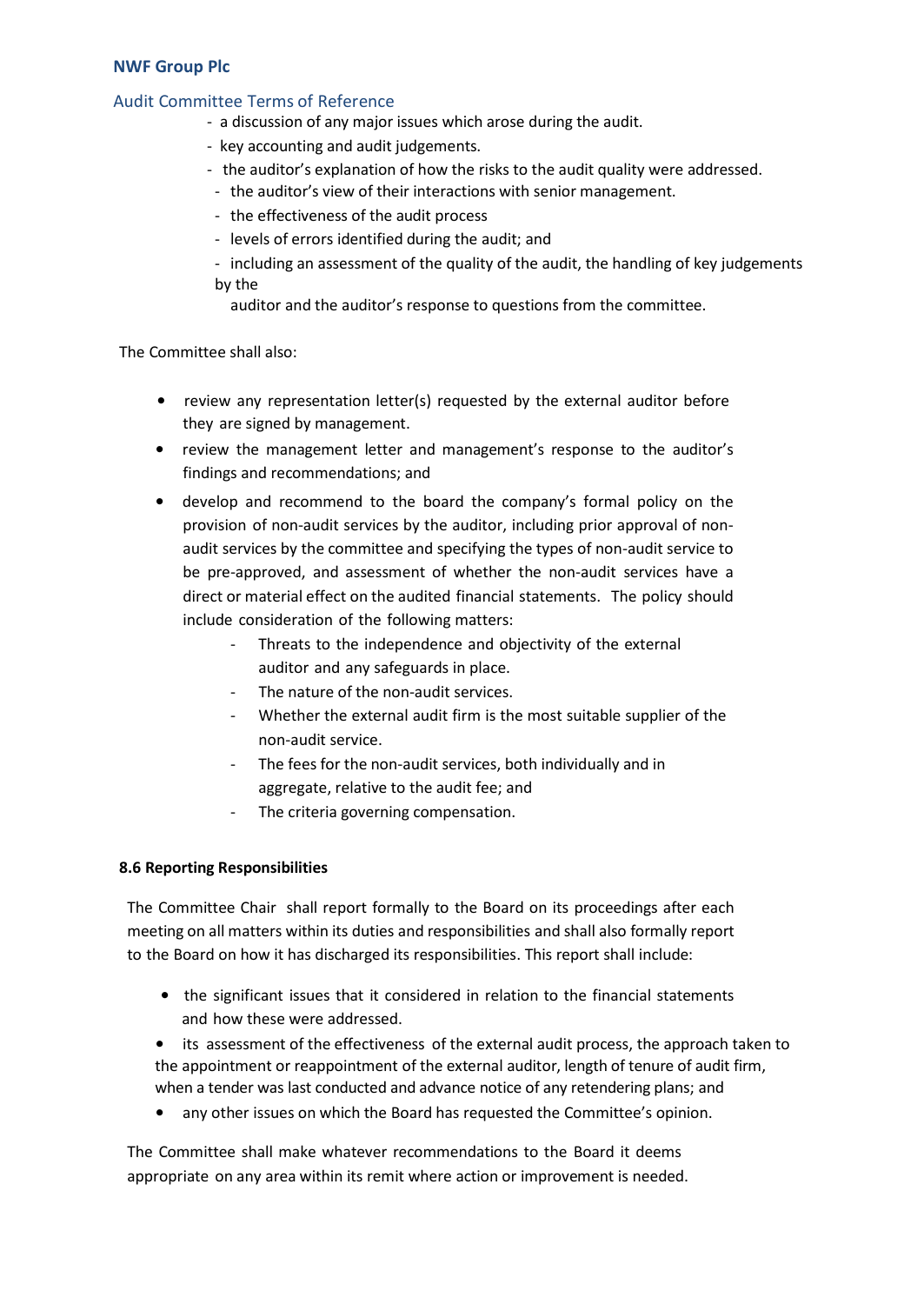# Audit Committee Terms of Reference

The Committee shall compile a report on its activities to be included in the company's annual report. The report should describe the work of the audit committee including:

- The significant issues that the committee considered in relation to the financial statements and how these were addressed
- An explanation of how the committee has assessed the independence and effectiveness of the external audit process and the approach taken to the appointment of reappointment of the external auditor, information on the length of tenure of the current audit firm, when a tender was last conducted and advance notice of any retendering plans
- An explanation of how auditor independence and objectivity are safeguarded if the external auditor provides non-audit services, having regard to matters communicated to it by the auditor.

In compiling the reports referred to above, the Committee should exercise judgement in deciding which of the issues it considers in relation to the financial statements are significant but should include at least those matters that have informed the Board's assessment of whether the company is a going concern and the inputs to the Board's viability statement. The report to shareholders need not repeat information disclosed elsewhere in the annual report and accounts but could provide cross-references to that information.

#### **8.7 Other Matters**

The Committee shall:

- have access to sufficient resources in order to carry out its duties effectively, including access to the company secretariat for assistance as required.
- be provided with appropriate and timely training, both in the form of an induction programme for new members and on an ongoing basis for all members.
- be responsible for coordination of the external auditor.
- oversee any investigation of activities which are within its terms of reference.
- work and liaise as necessary with all other Board Committees ensuring interaction between committees and with the board is reviewed regularly, taking particular account of the impact of risk management being delegated to different committees.
- give due consideration to laws and regulations, the requirements of the Listing Rules, Prospectus Rules and Disclosure Guidance and Transparency Rules sourcebook and any other applicable rules, as appropriate; and
- arrange for periodic reviews of its own performance and,
- at least once a year, review its constitution and terms of reference to ensure it is operating at maximum effectiveness and recommend any changes it considers necessary to the Board.

#### 8.8 **Authority**

The Committee is authorised to: